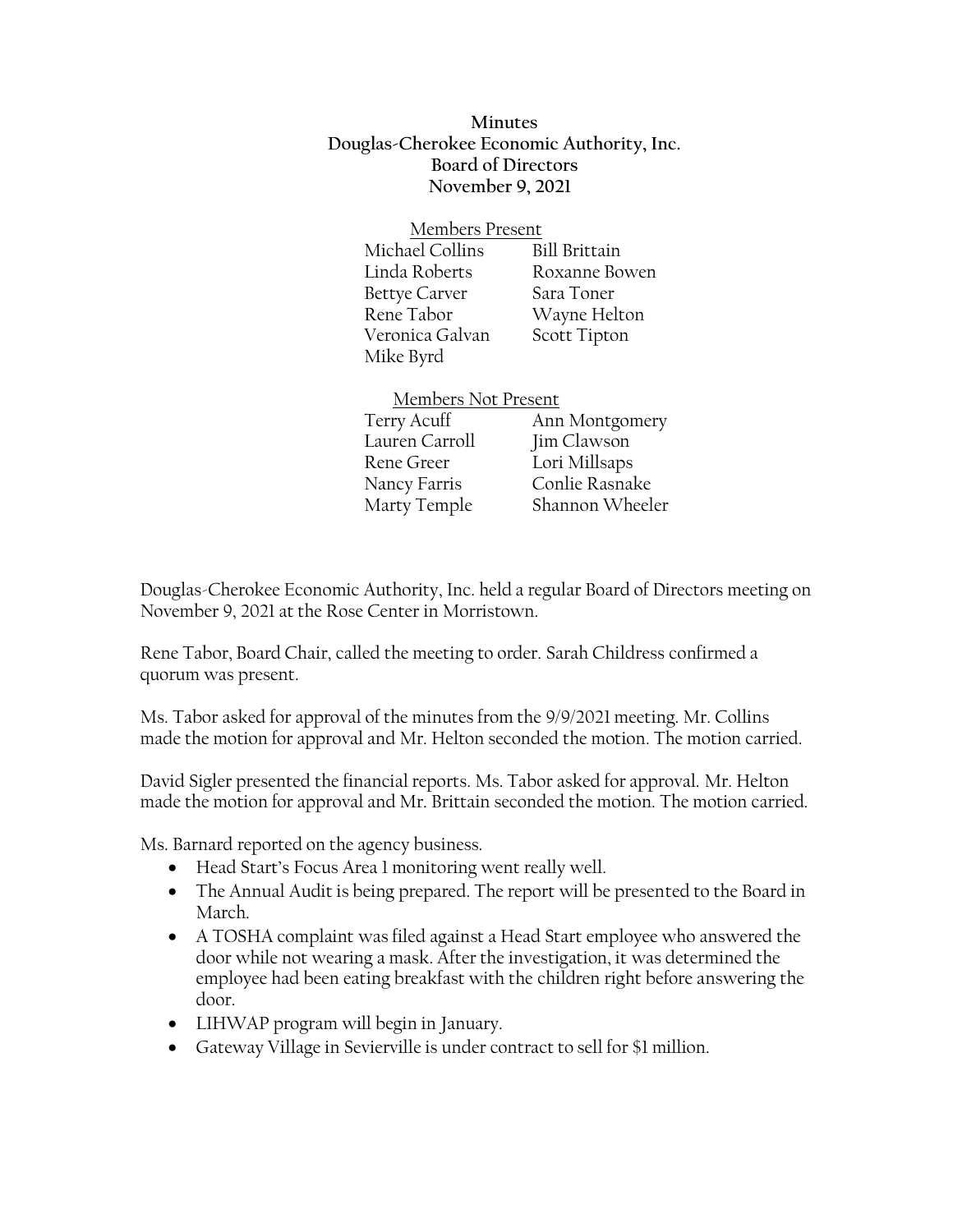Ms. Barnard continued to program updates and monitoring.

- Full-Service Community Schools grant application is being written for Northwest Elementary and Edgemont Elementary in Cocke County. Centerview and Cosby Elementaries may also be added if funding ceiling increases.
- Head Start has applied for the Laura Kress Angel Tree grant again this year.
- Upward Bound is considering writing a grant application to serve Morristown Hamblen East High here in Hamblen County.

The Executive Committee discussed/reviewed

- Conflict of Interest and Board Forms
- Upward Bound III grant application approval
- Service area change for Educational Opportunity Center- Changing from Monroe County to Hawkins County.

The committee made a motion for approval of the UB III application and the Conflict of Interest and Board forms. Ms. Tabor asked for a second. Ms. Carver seconded the motion. The motion carried.

The committee made a motion for approval of the service area change for EOC. Ms. Tabor asked for a second. Mr. Brittain second the motion. The motion carried.

For the Finance and Audit Committee, the following items were reviewed:

- Discussed program reports.
- Reviewed large purchases/large purchase orders.

The committee made the motion for approval of the large purchases/purchase orders. Ms. Tabor asked for a second. Mr. Brittain seconded the motion. The motion carried.

The Governance Committee did not have anyone present. The following items were discussed/reviewed with the entire Board.

- Program Reports
- Board Evaluations-Members were instructed to complete the evaluations and leave on the tables.
- SRAE-Afterschool Advisory Council
- National Performance Indicators Draft
- Rental Management Owner Corporation Board
- January Meeting Date

Ms. Tabor asked for approval of the Board Evaluation form, the SRAE/Afterschool Community Advisory Council, the Rental Management Owner Corporations Board, and the approval of the January 13, 2022 meeting date. Ms. Bowen made the motion for approval and Mr. Helton seconded the motion. The motion carried.

Mr. Curt Amos, Head Start Program Director, presented the Head Start Committee Report. The report included the following action items: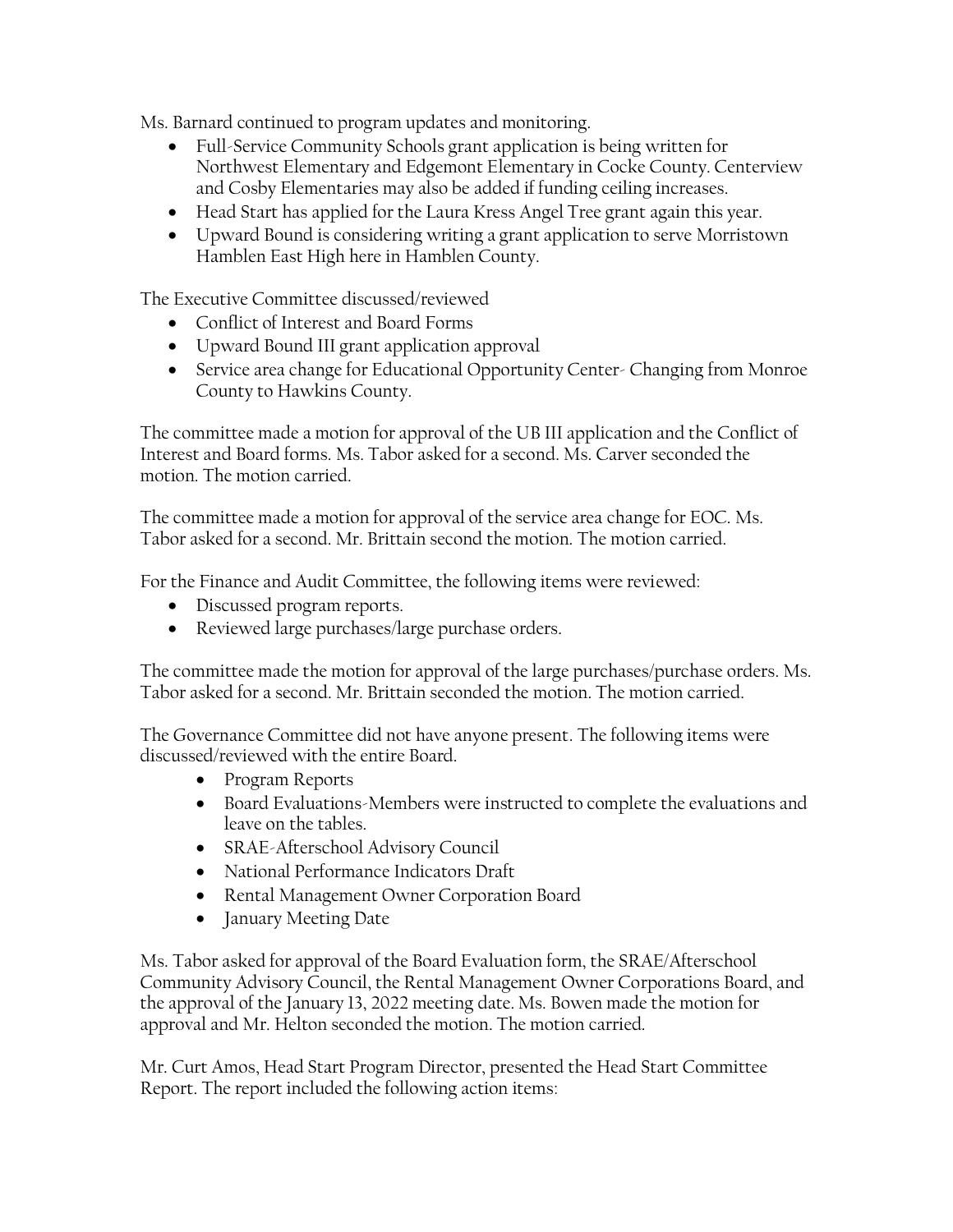- Admin. 1.2 Behavior/Mental Health Referrals
- Admin. 1.3 Classroom Management and Behavior Guidance Techniques
- Education 3.11 Transition
- Education 3.14 Playground Safety and Supervision Plan

The committee did not have enough members present. The action items were presented to the entire Board. Ms. Tabor asked for approval. Ms. Bowen made the motion for approval and Mr. Tipton seconded the motion. The motion carried.

The Nominating Committee did not have anyone present. The following items were reviewed/discussed with the entire Board.

- Board Roster- proposed members
- Board Roster explanation
- New Board Members Bios
- Election of Officers- Rene Tabor- Chair, Michael Collins-Vice Chair, and Roxanne Bowen-Secretary

Ms. Tabor asked for approval of the Nominating Committee items. Ms. Carver made the motion for approval and Mr. Helton seconded the motion. The motion carried.

The Personnel Committee reviewed:

- Employee Benefits Information-no significant increase on health insurance
- Vaccine Mandates- monitoring OSHA and Office of Head Start guidelines
- TOSHA Complaint

The Personnel Committee did not have any items which required action.

Ms. Megan Barnard presented the Executive Director's report:

- Thanked Head Start staff, Rene Tabor and Sara Toner for their help with the with the HS Focus Area 1 monitoring.
- The Agency has seen a decline in employees' COVID cases.
- Mary Jones is currently writing the grant application for Upward Bound I  $\&$  II. David Alvis is writing the Upward Bound III grant application.
- The Agency has received \$6.8 million in LIHEAP funds. The benefit to clients has increased to \$600, \$800, or \$1000 depending on their poverty level.
- The new LIHWAP program will bring an estimated \$1.5 million in funds to the Agency.
- The Agency needs volunteers to deliver meals for the Senior Nutrition Program. Volunteers have to be fingerprinted. DCEA will pay for the fingerprinting and reimburse the driver's mileage.

The next meeting will be January 13, 2022 hopefully back at the DCEA office. Meeting adjourned.

hopame Bauen